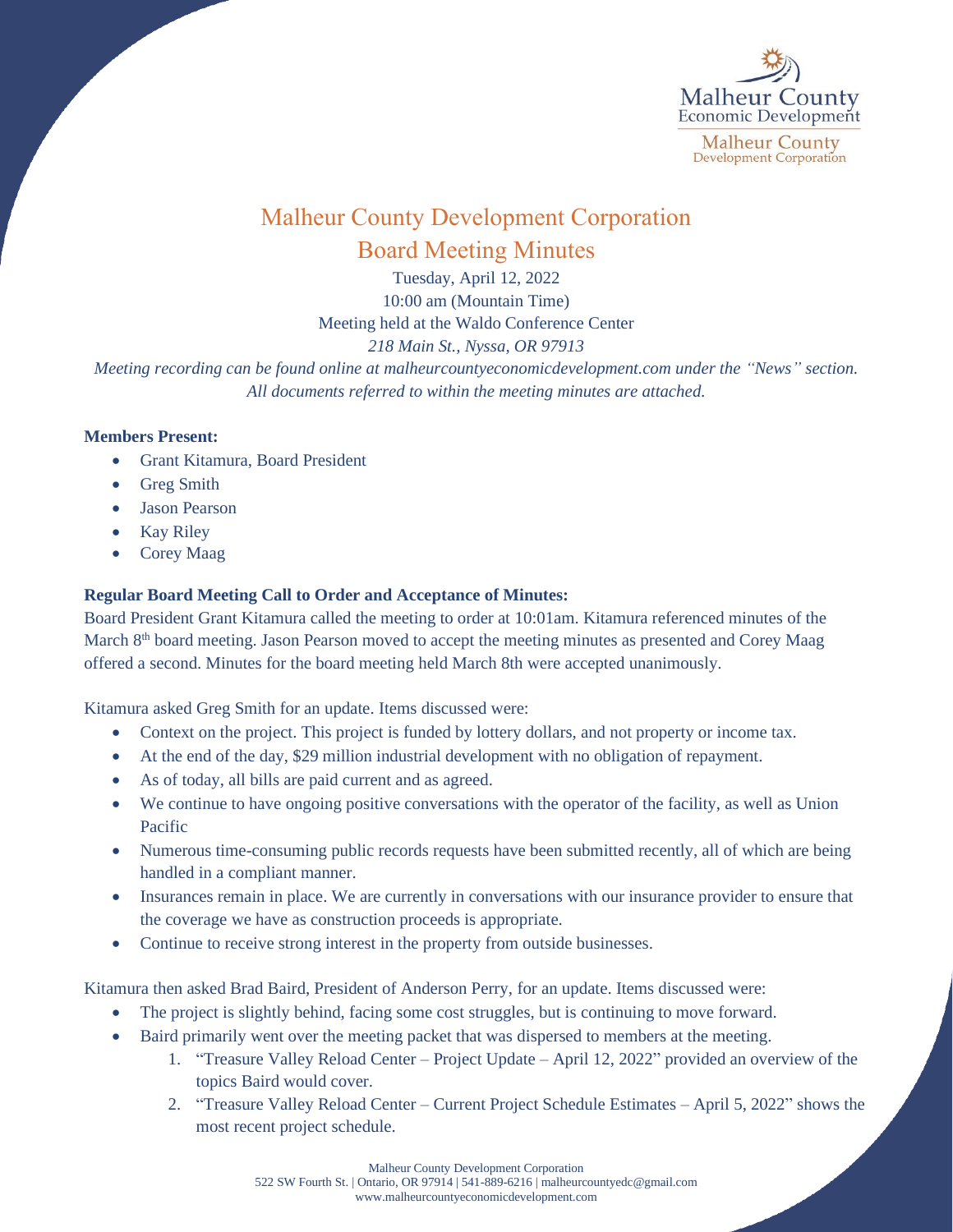- 3. "Construction Building Indices" was used to discuss inflationary struggles.
- 4. "Updated Overall Budget 04-05-2022" showed the breakdown of cost per month (in millions) by contract.
- Baird went on to discuss "Change Order Number One", "Contractor's Application for Payment No.3", and "Customer Consent to proceed with Engineering/Design". He noted that page 7 on the change order is missing information, which could be found in the separate document "CCO #1 Time and Materials Weekly Summary".

Kitamura asked the board for a motion regarding change order number one. Maag moved to approve the change order, Pearson seconded, and the motion passed unanimously.

Kitamura then asked the board for a motion regarding payment number 3. Riley moved to approve the payment application, Maag seconded, and the motion passed unanimously.

Lastly, Kitamura asked the board for a motion to approve the Idaho Power customer consent document. Maag made a motion to approve signing the document, Pearson seconded, and the motion passed unanimously.

Baird finished by discussing the quality of the project thus far.

Kitamura asked for any further business to come before the board. None was received.

Grant Kitamura then asked for questions or comments from the public.

- Malheur County Commissioner Ron Jacobs asked for clarification on an earlier mention of a \$29 million dollar budget.
	- o Smith responded that the original project received \$26 million, and the City of Nyssa has received an additional \$3 million for a water line to the industrial lands that the TVRC is located on.
- Jacobs also asked if Warrington's share of the work is only on the earthwork contract?
	- o Baird responded saying that is correct.
- Corey Evans (Argus Observer) asked if Track C was the only track in limbo at this point?
	- o Baird responded that yes, it is.
- Jim Maret (Nyssa City Manager) commented that unforeseen circumstances are an aspect of all projects, and that the TVRC is not an anomaly.
- Travis Johnson asked a question regarding local truck use for hauling rock, as well as the actual amount of extra rock needed.
	- Baird responded that approximately \$3.8 million at this point, in the worst case. In terms of local trucks, it comes down to where the contractor can find the trucks from.
- Les Zaitz asked multiple questions regarding
	- o When would the extra funds need to be acquired?
		- Baird within the next few months.
	- o Is the Special Public Works Fund a loan or grant?
		- $\blacksquare$  Smith it is a combination of both.
	- o How will the schedule be impacted by the recent contract 3 bid?
		- Should not be a significant delay, so long as negotiations go well.
	- o How essential is track C?

Malheur County Economic Development

522 SW Fourth Ave. | Ontario, OR 97914 | 541-889-6216 [| malheurcountyedc@gmail.com](mailto:malheurcountyedc@gmail.com) www.malheurcountyeconomicdevelopment.com